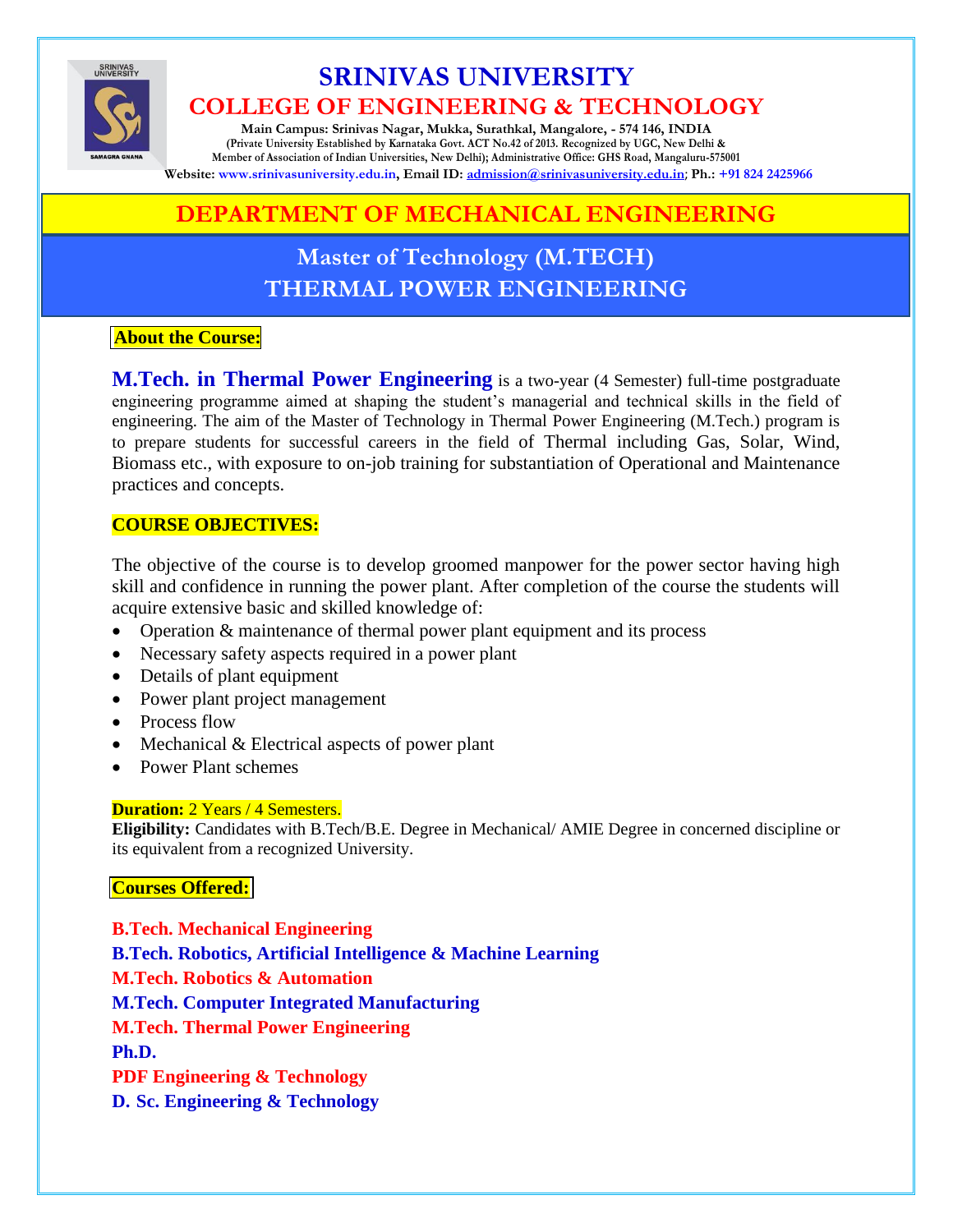#### **Vision and Mission:**

#### **Vision:**

To become a leading learning centre in Mechanical Engineering by providing students the necessary knowledge and professional skills for innovations, research and development and capability for serving industry and research establishments with a strong concern for societal needs and environment.

#### **Mission:**

- Provide students the knowledge that builds within them, a strong foundation in the basic principles of mechanical engineering, problem solving abilities, analytical skills, soft skills and communication skills for their overall development.
- Develop talented and committed human resource with an aptitude for creativity, team-spirit, entrepreneurship abilities, for lifelong growth in their professional careers.
- Impart quality education to students to meet the needs of profession and society, and to promote high standards of professional ethics, transparency and accountability.

#### **Special Features of the Programme:**

- Industry oriented syllabus with special focus on experimental learning
- Seminars, Technical Talks and Interactions with industrial experts
- Placement support and research oriented projects for every student.
- Focus on smart skill development & training on Mechanical Engineering practices.
- Opportunity for internship and project work in industries
- Tie up with industries to get students trained in latest technology through industry sessions/ workshops.

#### **Program Educational Objectives:**

- To prepare students to meet the industrial requirements at global level competitiveness.
- To develop the students analytical skills to enable them to understand real world problems and formulate solutions.
- To impart basic education to students in the areas of Design Engineering, Manufacturing Engineering and Thermal Sciences that will enable them to take up higher studies in these areas.
- To allow students to work in teams through group project works and thus help them achieve interpersonal and communication skills.
- To inculcate the habit of lifelong learning, adherence to ethics in profession, concern for environmental and regard for good professional practices.

#### **Career Opportunities:**

Thermal engineers are required in the industries/companies that manufactures heat exchangers, A.C.s, Refrigerator, etc. They can also work in thermal power plants and hydro-electric power plant.

Career option in teaching field is also available for the candidates having postgraduate degree in thermal engineering.

Professionals of this field are generally recruited by the production firms. You can also get teaching jobs in various reputed universities and colleges.

After pursuing a degree in this field, you can easily find job opportunities in various areas like Engineering Equipment Industries, Nuclear Power Stations, Pollution Control Agencies, Space Research Organization, Oil Exploration and Refining, Thermal Power Stations, Energy Conservation Department, etc.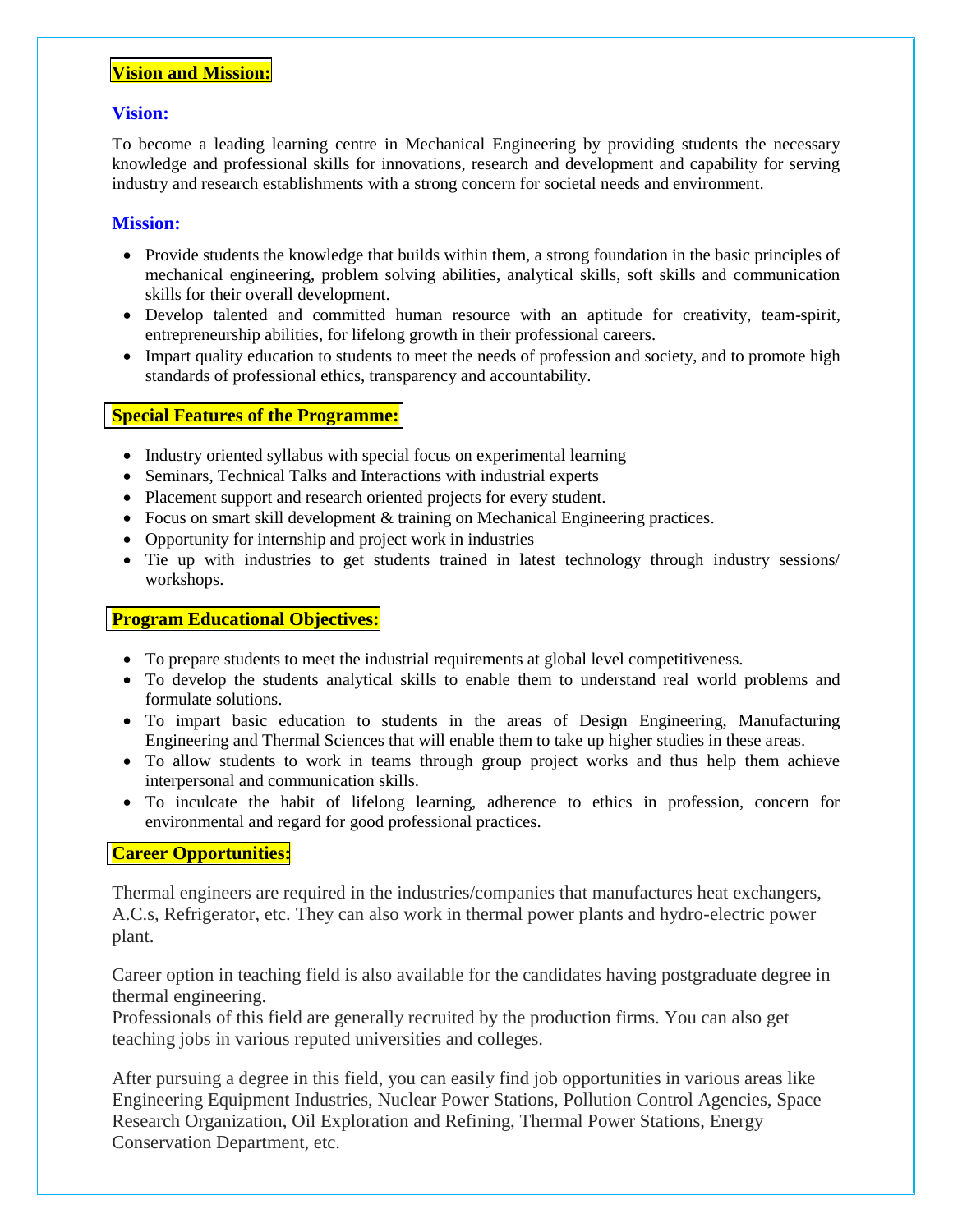#### **Unique Features:**

The Department has been recognized as Research and Development Centre by Srinivas University for carrying out Research activities leading to Ph.D. Degrees. The department offers UG program namely, B.Tech. (Mechanical Engineering), and B.Tech. (Robotics, Artificial Intelligence & Machine Learning) in addition to the PG programmes M.Tech. Robotics & Automation, M.Tech. Computer Integrated Manufacturing, and M.Tech. Thermal Power Engineering. At present, the department has Ph.D. scholars working on Nanomaterials, Composites, Alternative fuels etc.

Being a private university, we have a feasibility to form our own syllabus. Thus we have approached several industrialists and have framed the syllabus according to the industry requirements and prepared an Industry oriented syllabus.

The students of the department will undergo internship in various reputed organizations all over the country. The students participate in various National and International level competitions, events regularly. The department possesses the state of the art research facilities to support the academic programs and research. Several projects of the students have been funded by the Government of Karnataka.

The department has a distinguished record in both teaching and research. The faculty members have excellent academic credentials and are highly regarded. They have publications at National and International levels. Several faculty members serve on the editorial boards of national and international journals, review technical articles for journals on a regular basis and organize conferences and workshops.

#### **Course Structure:**

| <b>SEMESTER 1</b> |                                        |                       | <b>SEMESTER 2</b>                                           |  |  |  |
|-------------------|----------------------------------------|-----------------------|-------------------------------------------------------------|--|--|--|
| SI.<br>No.        | <b>Subject</b>                         | SI.<br>N <sub>o</sub> | <b>Subject</b>                                              |  |  |  |
| 1                 | <b>Numerical Methods For Engineers</b> |                       | <b>Advanced Heat Transfer</b>                               |  |  |  |
| 2                 | Finite Element Method                  | 2                     | <b>Steam And Gas Turbines</b>                               |  |  |  |
| 3                 | <b>Advanced Fluid Mechanics</b>        | 3                     | Design Of Heat Transfer Equpment For Thermal Power<br>Plant |  |  |  |
| $\overline{4}$    | <b>Combustion Thermodynamics</b>       | 4                     | <b>Operations Management</b>                                |  |  |  |
| 5                 | <b>Advanced Power Plant Cycles</b>     | 5                     | Professional Elective II                                    |  |  |  |
| 6                 | Professional Elective I                | 6                     | Professional Elective III                                   |  |  |  |
| 7                 | <b>Fluid Machinary Laboratory</b>      | 7                     | <b>MAT Lab</b>                                              |  |  |  |
| 8                 | Seminar                                | 8                     | Seminar                                                     |  |  |  |

| Sl.<br>No. | <b>Professional Elective I</b>                         | Sl.<br>No. | <b>Professional Elective II</b>                   | Sl.<br>No.     | <b>Professional Elective III</b>       |
|------------|--------------------------------------------------------|------------|---------------------------------------------------|----------------|----------------------------------------|
|            | Hydraulics & Pneumatics                                |            | Refrigeration And Air<br>Conditioning             |                | <b>Non Conventional Energy Sources</b> |
| 2          | <b>Internal Combustion Engines</b>                     | 2          | Nuclear Engineering In<br><b>Power Generation</b> | 2              | <b>Gas Dynamics</b>                    |
| 3          | Theory Of Plasticity & Metal<br><b>Forming Process</b> | 3          | Cryogenics                                        | 3              | Jet Proplusion And Rocketry            |
| 4          | Probability & Statistics                               | 4          | <b>Thermal Power Station</b>                      | $\overline{4}$ | Thermal Storage System                 |
|            | Hydraulics & Pneumatics                                |            | Refrigeration And Air<br>Conditioning             | 5              | Non Conventional Energy Sources        |

| <b>SEMESTER 3</b>  |                                                                                     |            | <b>SEMESTER 4</b>                              |  |  |
|--------------------|-------------------------------------------------------------------------------------|------------|------------------------------------------------|--|--|
| $\vert$ Sl.<br>No. | <b>Subject</b>                                                                      | SI.<br>No. | <b>Subject</b>                                 |  |  |
|                    | Seminar/Presentation on Internship (After 8 weeks from the<br>date of commencement) |            | Project Work                                   |  |  |
|                    | Report on Internship                                                                |            | Report on Project work                         |  |  |
|                    | Evaluation and Viva-Voce                                                            |            | Final Evaluation of Project Work and Viva-Voce |  |  |